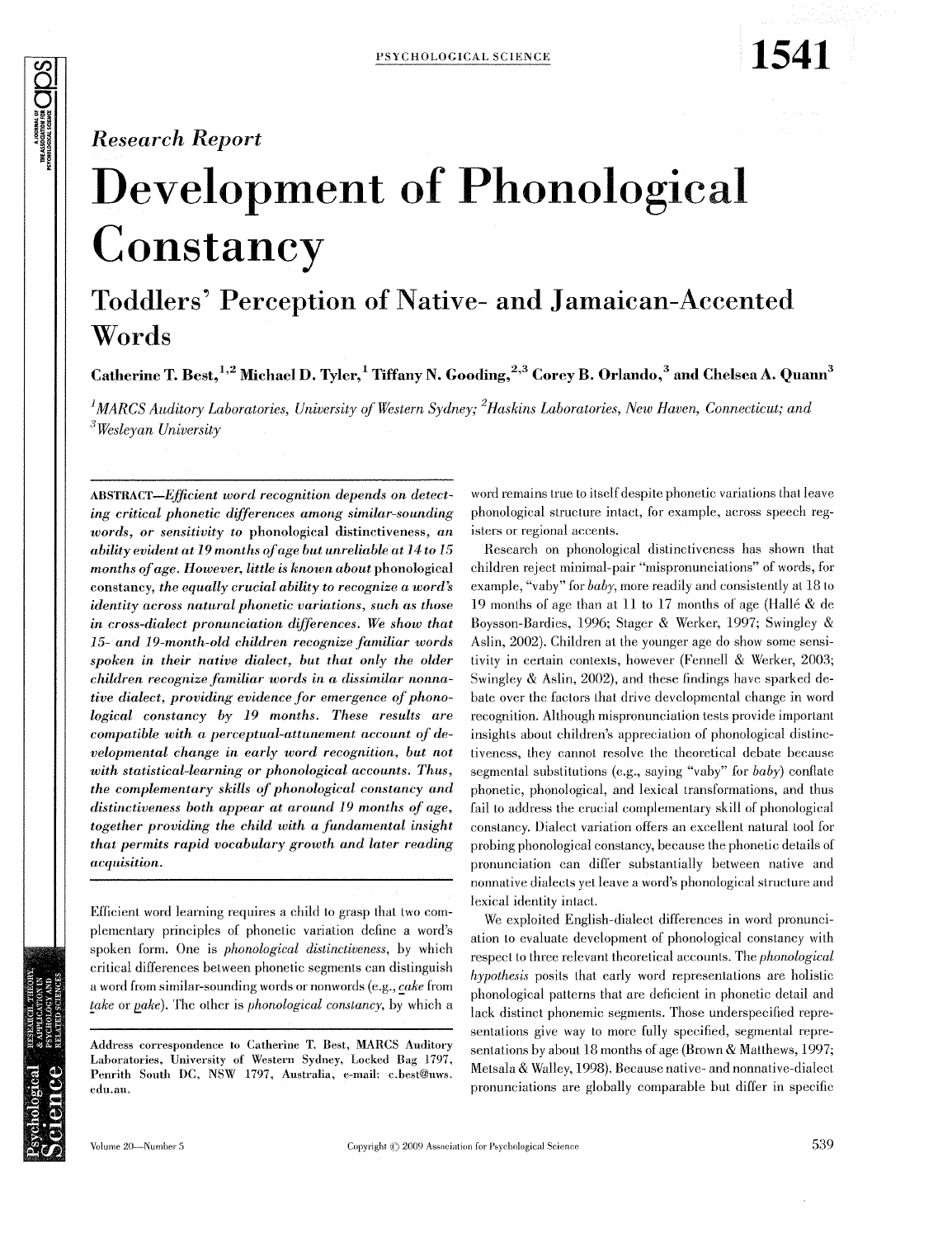### phonetic details, we extrapolate that familiar words in either dialect should be holistically recognizable to younger toddlers, but that the unfamiliar phonetic specifications of phonemes in nonnative-dialect pronunciations should cause difficulties for older toddlers. Alternatively, basic statistical-learning accounts posit that children compute the statistical properties of spoken input (Maye, Werker, & Gerken, 2002; Saffran, Aslin, & Newport, 1996), forming phonetically detailed word representations (e.g., Swingley, 2007). Such accounts generally assume that these statistics are tracked over the output of domain-general sensory analyzers (e.g., Anderson, Morgan, & White, 2003; Jusczyk, 1997), and phonemes emerge as nexuses of experienced phonetic patterns recurring across stored exemplars (e.g., Pierrehumbert, 2003). Extrapolating from these principles, word recognition should be more reliable for native-dialect pronunciations than for pronunciations that deviate from experienced speech patterns. Even if emerging phonemes become ''attractors'' for phonetically similar novel inputs (Anderson et al., 2003; see also Saffran, 2002), some differential in recognition should still hold for previously unencountered, notably deviant pronunciations from native speech.

The third view posits a qualitative shift in children's word recognition around the time of the vocabulary spurt (e.g., Nazzi & Bertoncini, 2003). Specifically, we propose that 18-month-old children use their earlier perceptual attunement to lower-order phonetic patterns in native speech (Best, 1994) to begin to discern that higher-order phonological organization within those patterns (see Best, 1993) identifies a word's constant underlying form across surface variations. By this perceptual-attunement account, phonological constancy emerges as children begin to detect higher-order invariants within native speech, which they recognize across novel forms, for example, even markedly differing nonnative pronunciations. Our view is derived from the perceptual assimilation model (PAM; Best, 1995), which is founded on the principles of articulatory phonology (e.g., Browman & Goldstein, 1992). According to PAM, perception of unfamiliar speech reflects perceivers' detection of information about articulatory gestures, that is, of the active movements of one or more speech articulators (lips, tongue tip, tongue body, tongue root, velum, glottis) to achieve constrictions of varying degrees (closed, critical, narrow, mid, wide) at specific locations within the vocal tract (e.g., at the lips, upper front teeth, alveolar ridge; Browman & Goldstein, 1992). Those articulatory gestures are posited to serve as the common metric for development of language-environment-attuned speech production and perception (see also Best & McRoberts, 2003; Goldstein & Fowler, 2003; Studdert-Kennedy & Goldstein, 2003). From this perspective, young toddlers (14–15 months old) perceive familiar words as dialect-specific phonetic patterns and so should recognize them in the native dialect but have difficulty recognizing nonnative pronunciations. Older toddlers (18–19 months old), however, should detect their phonological structure and recognize them across both dialects.

#### METHOD

We took advantage of toddlers' tendency to preferentially listen to familiar over unfamiliar words (Hallé  $\&$  de Boysson-Bardies, 1994, 1996) to probe the three predictions regarding development of phonological constancy. We gave 15-month-old children  $(n = 20; \text{mean age} = 14 \text{ months } 28 \text{ days}; 9 \text{ females}, 11 \text{ males})$ and 19-month-old children ( $n = 20$ ; mean age  $= 19$  months 15 days; 10 females, 10 males) two word-familiarity preference tests, one in their native dialect, American English of Connecticut, and the other in a markedly different dialect they had not previously experienced. For the nonnative dialect, we selected Jamaican Mesolect, a Patois-influenced English dialect that deviates extensively from American English in its phonetic realization of consonants, vowels, and stress patterns (Patrick, 1999; Wassink, 2006).

Two word sets were developed: 12 familiar stress-initial disyllabic words produced by more than 50% of 13- to 16 month-old children (Rescorla, Alley, & Christine, 2001) and 12 unfamiliar vowel- and stress-matched disyllabic words that occur in English adult corpora at frequencies of less than 2 per million words (Kucera & Francis, 1967). Stressed syllables contained the following dialectally differing vowels:  $/I/$ ,  $/E/$ , and / $U$  (pronounced [1], [ $\varepsilon$ ], and [U] in Connecticut American English hid, head, and hood, but pronounced in Jamaican Mesolect dialect as [i], [e], and [u], which are similar to the vowels in shortened versions of Connecticut American English heed, hayed, and who'd), and /æ/,  $/2$ /, and / $\alpha$ / (pronounced [æ],  $/2$ /, and [a] in Connecticut American English had, hawed, and hod, but all pronounced in Jamaican Mesolect dialect as [a], which is similar to the vowel in Connecticut American English hod).

Two female speakers, one from Connecticut and one from Montego Bay, Jamaica, were selected on the basis of similar voice quality and fundamental frequency  $(f_0)$ . Each conversed briefly with another native-dialect speaker, then recorded the 24 target words six times each in random order in the carrier "Say \_\_\_ again.'' Words were excised from the sentences, and one token was selected for each word by each speaker for final stimuli, based on cross-speaker similarities in duration and  $f_0$ contours. These paired tokens were equated for duration and loudness, and onsets and offsets were ramped over 10 ms.

Each child completed two eight-trial tests, one with all words spoken in Connecticut American English and one with all words spoken in Jamaican Mesolect, using a conditioned-fixation version of Hallé and de Boysson-Bardies's (1996) familiar-wordpreference task. Within each test, four trials included words from the familiar set and four trials included words from the unfamiliar set, all in the designated dialect. Familiar-word trials and unfamiliar-word trials alternated within each test. On each trial of a given test, words were selected randomly from the set of 12 familiar or 12 unfamiliar words, as appropriate, and presented continuously as long as the child remained fixated on a colored checkerboard on an LCD monitor (65–70 dB sound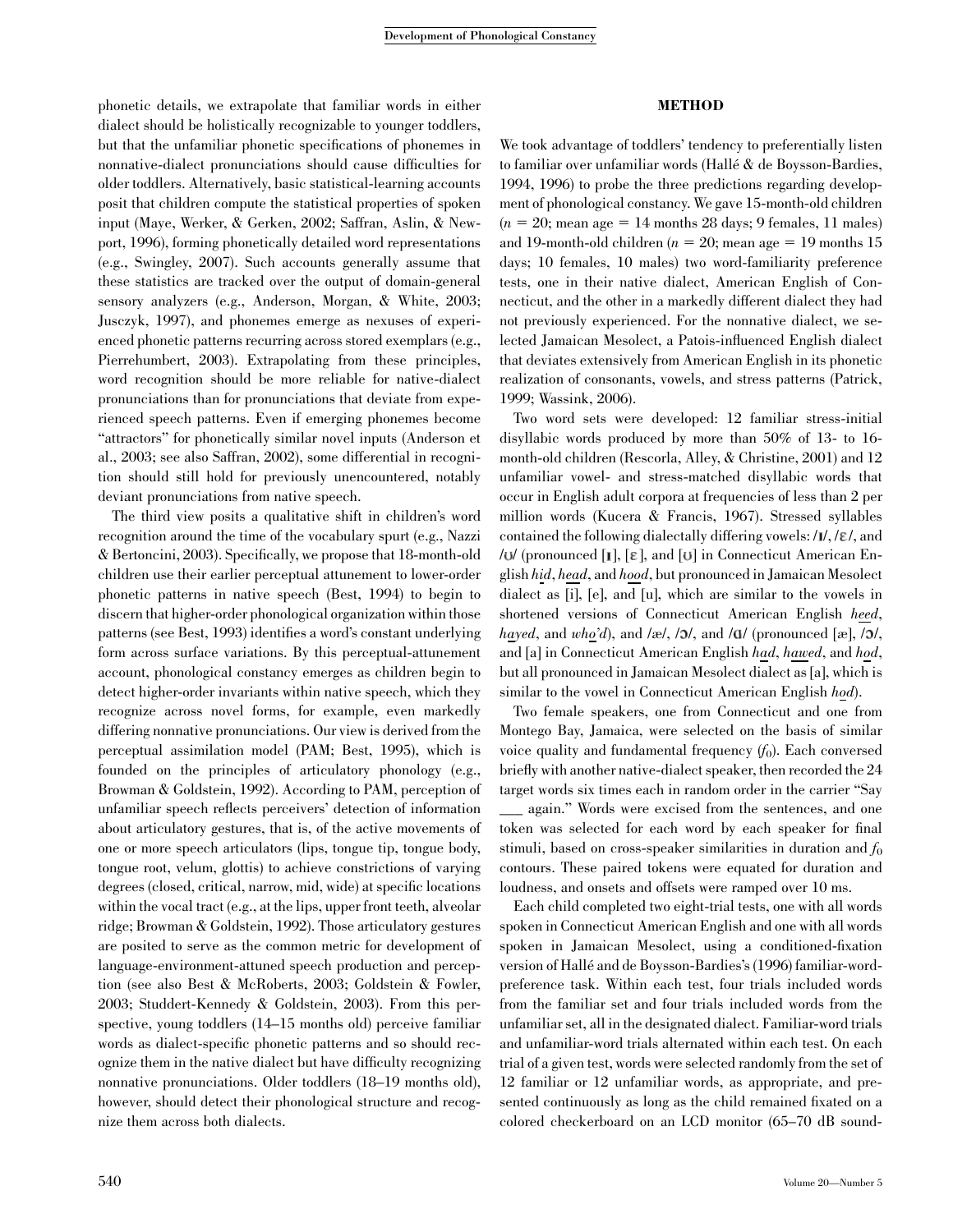pressure level; interstimulus interval  $= 750$  ms). Audio ceased when the child looked away, and the trial ended when the child looked away for 2 s. The checkerboard flashed until the child's gaze was recaptured; when the child's gaze was recaptured, the checkerboard stabilized, and a new trial began. Dialect-test order (Connecticut American English or Jamaican Mesolect test first) and the word set represented on the starting trial (familiar or unfamiliar) were counterbalanced across children at each age.

#### **RESULTS**

The three sets of theoretical predictions were evaluated via planned simple contrasts and interaction contrasts on the sum of fixation times for familiar-word trials versus the sum of fixation times for unfamiliar-word trials. We ran a three-way analysis of variance on the between-subjects factor of age and the withinsubjects factors of dialect and word familiarity. The left panel of Figure 1 displays idealized predictions for each hypothesis. For simplicity of presentation, familiar-word preferences are displayed as the ratio of fixation times across familiar-word trials divided by fixation times across unfamiliar-word trials. The right panel of Figure 1 displays the actual results, also as the ratio of familiar fixation to unfamiliar fixation.

As the figure shows, the pattern of word familiarity preferences across dialects and ages is consistent with the perceptualattunement account. The results failed to uphold the predictions of the phonological hypothesis. That is, the younger children failed to show the predicted familiarity preference across dialects,  $F(1, 38) = 0.671$ ,  $p > .48$ , and the older children failed to show the predicted familiarity preference only for Connecticut American English,  $F(1, 38) = 0.039$ ,  $p > .84$ . The results also

failed to uphold the statistical-learning prediction of familiarity preference for Connecticut American English but not Jamaican Mesolect for both ages,  $F(1, 38) = 0.723$ ,  $p = .40$ . Nor was there support for an alternative version of statistical learning according to which age differences in experience might yield a larger between-dialect difference in familiar-word preference at 19 months than at 15 months,  $F(1, 38) = 0.328$ ,  $p = .56$ . As predicted by the perceptual-attunement account, however, 19 month-old children showed a familiarity preference across dialects,  $F(1, 38) = 5.89$ ,  $p < .02$ . The simple interaction contrast for the second perceptual-attunement prediction of a familiarword preference in Connecticut American English but not Jamaican Mesolect at 15 months of age was not significant. However, this prediction was supported by  $t$  tests on the familiarto-unfamiliar ratios at this age, which were significantly greater than 1.0 (familiarity preference) for Connecticut American English,  $t(19) = 2.24$ ,  $p < .019$ , but not for Jamaican Mesolect,  $t(19) = 0.907, p > .187$  (one-tailed, Bonferroni corrected).

#### DISCUSSION

These results offer important new insights into early word perception. At 15 months of age, recognition of familiar words is restricted to native pronunciations, a finding that is inconsistent with the phonological hypothesis, but compatible with the statistical-learning and perceptual-attunement accounts. Both views posit native dialect-specific phonetic signatures for familiar early words, hampering recognition of unfamiliar pronunciations.

In contrast, 19-month-old children accept Jamaican Mesolect pronunciations of familiar words. This finding complements their previously reported rejection of native single-segment



Fig. 1. Idealized and observed listening preferences for the native and nonnative dialects at ages 15 and 19 months. The graphs show mean familiarity preference, the ratio of fixation times across familiar-word trials to fixation times across unfamiliar-word trials. Idealized results according to three theoretical accounts are presented in the left panel. Observed listening preferences are presented in the right panel; the error bars represent standard errors of the means.